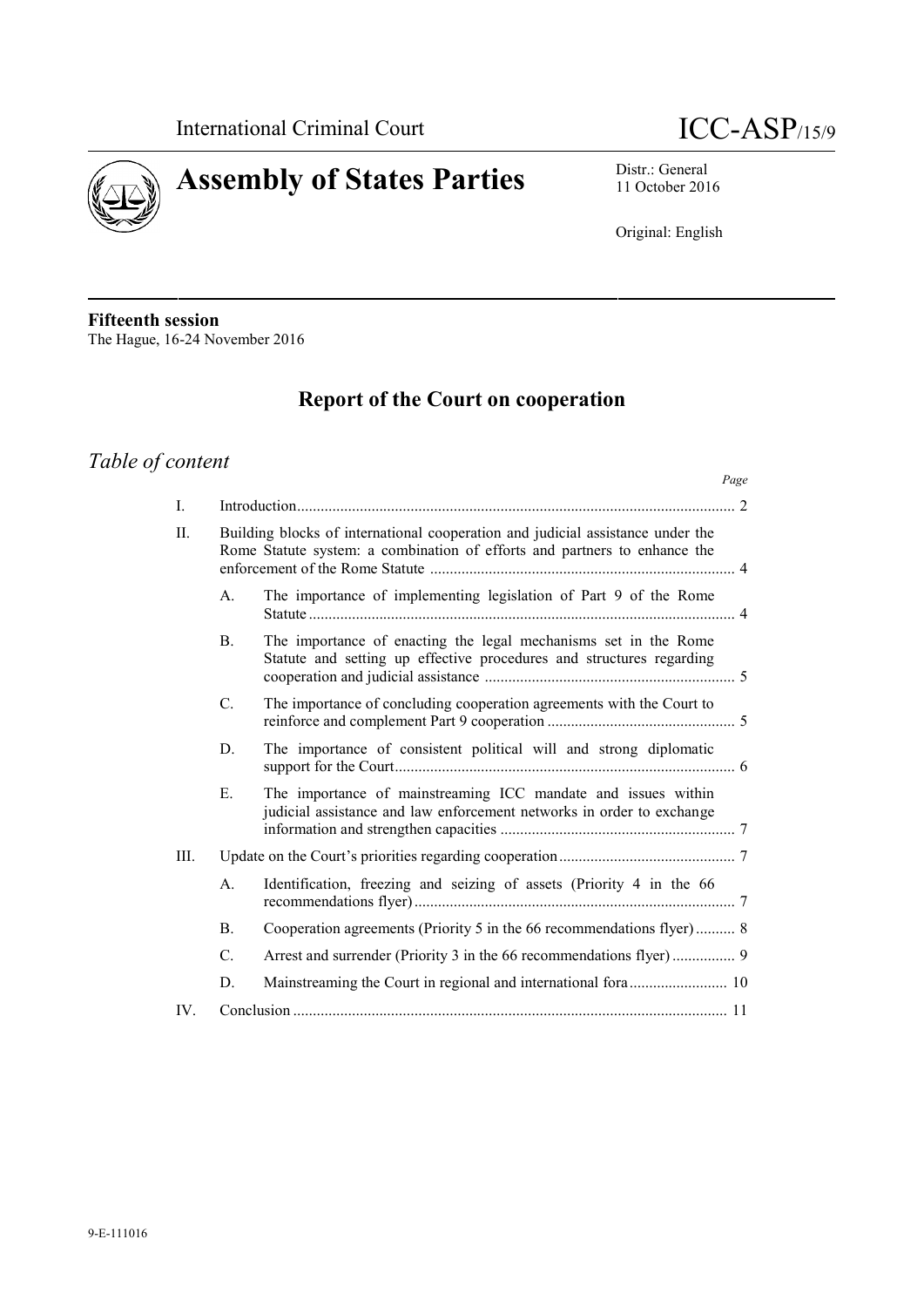## **I. Introduction**

1. This report on cooperation is submitted by the International Criminal Court ("ICC" or "the Court") pursuant to paragraph 28 of resolution ICC-ASP/14/Res.3 ("2015 resolution on cooperation"). It covers the period 2 September 2015 to 1 September 2016.<sup>1</sup>

2. Similar to the Court's  $2014$  and  $2015$  cooperation reports<sup>2</sup>, this report is meant to provide an update to ICC States Parties on the different cooperation efforts undertaken by the Court with the support of States and other stakeholders during the reporting period.

3. Enhancing cooperation with States Parties, non-States Parties and other relevant stakeholders remained high on the Court's agenda. Additionally, the Court continued to develop its interaction and cooperation with international and regional organizations in order to maintain and foster further support for its activities.

4. In accordance with the Relationship Agreement, the United Nations ("UN") provides facilities and services to the Court on a reimbursable basis. The Court's 2013 report on the status of ongoing cooperation between the Court and the United Nations, including in the field<sup>3</sup>, remains a reference tool for understanding the many forms of cooperation between the UN and the Court, ranging from dialogue aimed at identifying challenges in the execution of the respective mandates of and cooperation between the two institutions to a practical working relationship, including exchange of information and reports, administrative and personnel arrangements, provision of services and facilities, logistical support in the field, financial matters, travel arrangements and judicial assistance, the appearance of UN staff in court to provide testimony and supporting each other's activities in the field. For more information regarding its recent cooperation with the UN, including with the cooperation with UN peacekeeping missions and other UN presences in the field, as well as with the UN Security Council, the Court invites States and other interested parties to review its latest annual report on activities to the UN (A/71/342).

5. During the reporting period, the Court also continued to reinforce its involvement and presence in international networks of judicial practitioners and law enforcement actors and strengthened dialogue with other judicial institutions, including through the conclusion of a memorandum of understanding on cooperation with the Inter-American Court of Human Rights. Active cooperation was obtained from partners such as the International Criminal Police Organization, the European Union ("EU"), including with the European Commission, the European External Action Service, Eurojust and the European Police Office, the Council of Europe, the *Organisation internationale de la Francophonie* ("OIF"), the World Bank, the Inter-American Commission on Human Rights and the Ibero- American Legal Assistance Network.

6. The generous financial contributions of the European Commission, Finland, the Netherlands, Norway and the OIF enabled the organization of high-level and technical events. The Court is also grateful to Botswana and Romania for hosting regional high level cooperation seminars (on 29-30 October 2015<sup>4</sup> and 21-22 March 2016,<sup>5</sup> respectively), to the United Republic of Tanzania for hosting the Court's second sub-regional seminar of counsel and the legal profession<sup>6</sup> (on 8-12 February 2016) and to the African Union Commission for co-hosting the fourth joint technical seminar in Addis Ababa<sup>7</sup> (on 23) October 2015). Technical events addressing important cooperation themes were held in The Hague, including one seminar with Court focal points of situation countries<sup>8</sup> (on 2-6 November 2015), a training session for counsel<sup>9</sup> (27-29 June 2016) and a consultative seminar organized by the Office of the Prosecutor ("OTP") on its draft policy

<sup>1</sup> Certain information is not provided in this report in order to respect the confidentiality of a number of investigative and prosecutorial activities by the Office of the Prosecutor, as well as decisions and orders by the Chambers.

ICC-ASP/13/23 and ICC-ASP/14/27.<br>ICC-ASP/12/42.

 $^4$  https://www.icc-cpi.int/Pages/item.aspx?name=pr1164.<br> $^5$  https://www.icc-cpi.int/Pages/item.aspx?name=pr1203.

<sup>5</sup> https://www.icc-cpi.int/Pages/item.aspx?name=pr1203. <sup>6</sup> https://www.icc-cpi.int/Pages/item.aspx?name=pr1187.

<sup>7</sup> https://www.icc-cpi.int/Pages/item.aspx?name=pr1160.

<sup>8</sup> https://www.icc-cpi.int/Pages/item.aspx?name=pr1166. <sup>9</sup> https://www.icc-cpi.int/Pages/item.aspx?name=pr1226.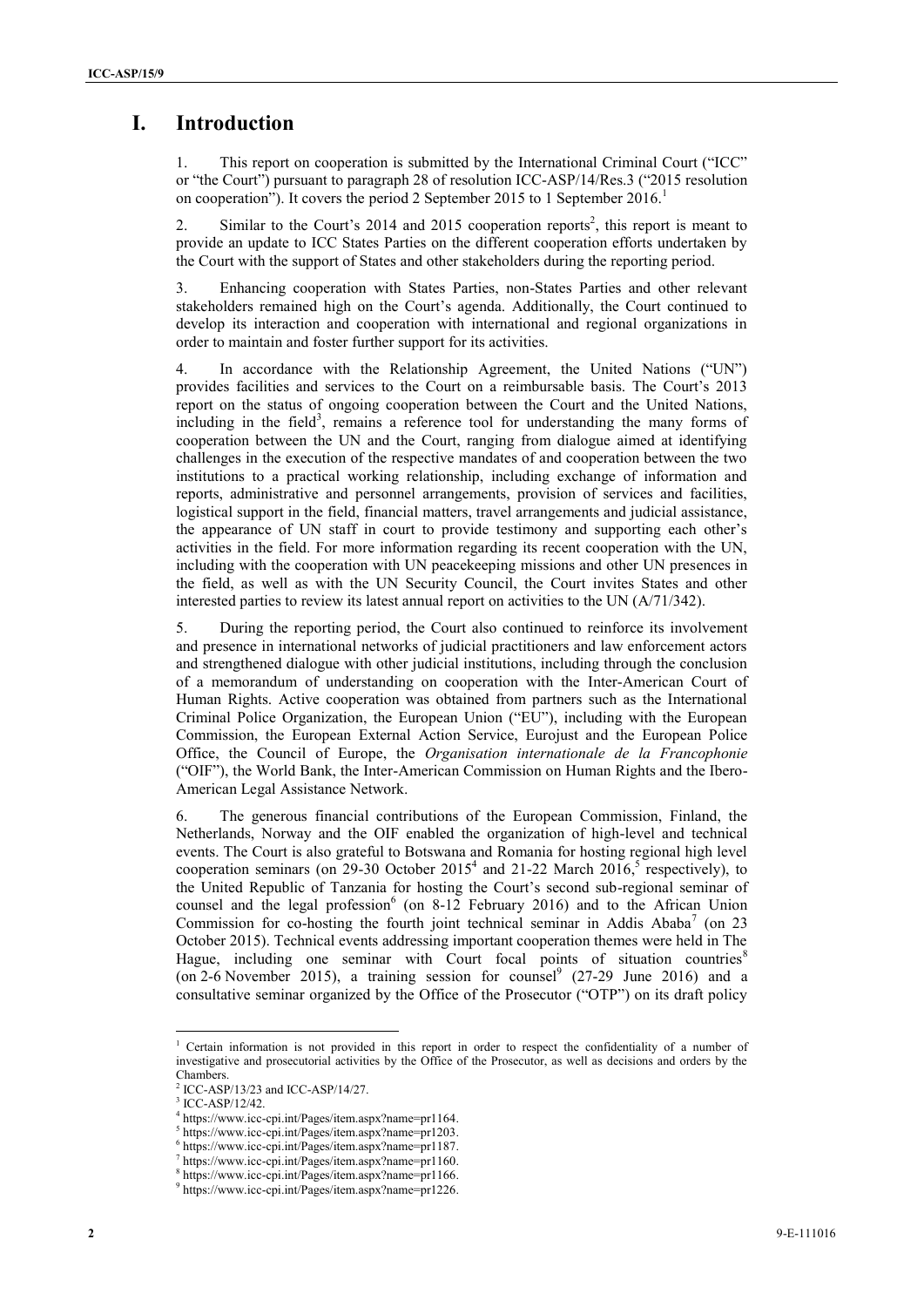on children (11 July 2016). More than 580 external participants from some 100 States and other entities attended.

7. The Court was also glad to continue its exchanges, notably in the areas of cooperation and complementarity, with the European Union, including with the holding of the second EU-ICC Roundtable on 6 July 2016 in Brussels.

8. The Court also continued to engage actively with its civil society partners and held an annual round table with non-governmental organizations from 7 to 10 June 2016 to discuss issues of common interest.

9. Thanks to the support of a number of States and specialized organisations, the Court was also able to continue its reflections and exchanges with a wide-range of experts on cooperation priority topics during this reporting period; a notable example is the expert workshop organized at the seat of the Court on 26-27 October 2015 by the Court with the support of the European Commission, the Principality of Liechtenstein and the Basel Institute on Governance's International Centre for Asset Recovery ("ICAR") on the cooperation challenges faced by the Court with respect to financial investigations. A subsequent report was produced and circulated by the Court to all States Parties, and the Court briefed The Hague Working Group ("working group") cooperation facilitation on the issue on 23 June 2016. More information on this issue can be found in paragraph 42 below.

10. The Court notes that its most recent analytical reports on cooperation matters, including its 2013 cooperation report<sup>10</sup>, as well as its 2013 report on cooperation between the Court and the United Nations referred to above<sup>11</sup>, remain valid and useful sources of information regarding the key cooperation needs of the Court.

11. Finally, the Court also notes that the 66 recommendations on cooperation adopted by States Parties in 2007<sup>12</sup>, as well as the flyer that was produced by the co-facilitators of the working group on cooperation in 2015 in collaboration with the Court in order to promote the 66 recommendations and increase their understanding and implementation, remain highly relevant.

12. Indeed, the Court strongly believes that both documents continue to form an important basis for cooperation discussions and efforts, including making the assistance to the Court more efficient and effective. The Court welcomes the decision of the Assembly of States Parties ("the Assembly") to request the Bureau "through its Working Groups, to continue its review of the implementation of the 66 recommendations, in close cooperation with the Court, where appropriate"<sup>13</sup>.

13. In this context, the Court thanks the co-facilitators of the working group on cooperation, H.E. Ambassador Diop Sy (Senegal) and H.E. Ambassador Van Hoorn and H.E. Ambassador Wilke (The Netherlands) for their commitment and efforts throughout the reporting period, as well as for the regular opportunities to brief the working group on its ongoing efforts as well as its main priorities and challenges concerning cooperation.

14. This updated report from the Court is intended to:

(a) Identify the core building blocks of international cooperation and judicial assistance that are required in order to ensure the functioning and performance of the cooperation framework foreseen for the Rome Statute system; and

Provide an update on the recent efforts undertaken by the Court, with a view to attaining the strategic objectives set out by the Court to enhance cooperation and find solutions for the specific challenges identified by the seven cooperation priorities in the 66 recommendations flyer.

<sup>&</sup>lt;sup>10</sup> ICC-ASP/12/35.

<sup>11</sup> *Supra* note 9.

<sup>&</sup>lt;sup>12</sup> Resolution ICC-ASP/6/Res.2, annex II.<br><sup>13</sup> ICC-ASP/14/Res.3, para. 24.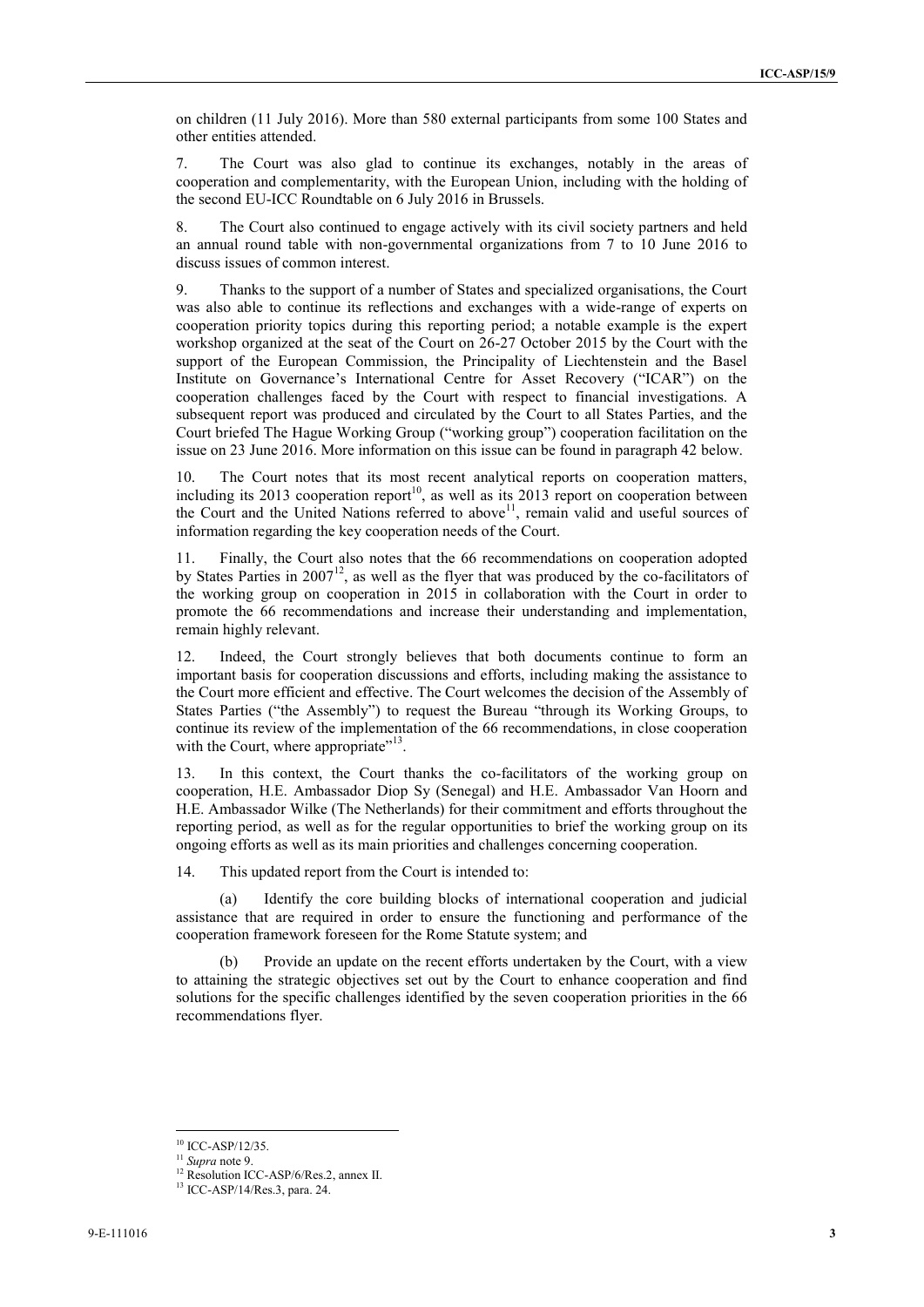## **II. Building blocks of international cooperation and judicial assistance under the Rome Statute system: a combination of efforts and partners to enhance the enforcement of the Rome Statute**

15. When ratifying or acceding to the Rome Statute, States make a sovereign decision to accept the obligation to implement the general principles contained in the Rome Statute at the national level as well as to cooperate effectively with the Court in its work; the modalities of such cooperation (channels of communication, central authority, etc.) are to be determined by the State and a level of flexibility exists, within the limits of Part 9 of the Statute.

16. What is essential is that the cooperation and judicial assistance provided by States Parties to the different organs of the Court on the basis of Part 9 of the Rome Statute is timely and effective, allowing the Court's investigative, prosecutorial and judicial machinery to properly function.

17. Based on its fourteen years of existence, as well as drawing from the experiences of the *ad hoc* tribunals, the Court has identified several factors, or "building blocks", that contribute to making the cooperation framework established by Part 9 effective and efficient. The exact shape given to these building blocks depends on decisions taken by each State, but they are nonetheless important to strengthen the regime of cooperation under the Rome Statute and to ensure the success of the Rome Statute system. They are listed non-exhaustively below.

#### **A. The importance of implementing legislation of Part 9 of the Rome Statute**

18. Adequate implementing legislation at the national level, including through integration of the relevant provisions in Part 9 of the Rome Statute into national legislation, greatly facilitates the cooperation. Recommendations 1 to 4 of the 66 recommendations further confirm this.

19. Article 88 stipulates that States Parties shall ensure the availability of the necessary national procedures for cooperation with the Court. This provision thus requires States Parties to review their national law and procedures and where necessary introduce through legislation, treaty implementation, or administrative practice, procedures in their domestic regimes to meet the cooperation obligations. Unavailability of domestic procedures for cooperation with the Court is thus not sufficient to justify a State's refusal to execute a cooperation request from the Court.

20. According to Parliamentarians for Global Action ("PGA"), to date, less than half of the 124 States Parties have adopted legislation in order to implement the cooperation obligations provided for in Part 9 of the Rome Statute.

21. There are several reasons why the implementation of the different cooperation obligations foreseen in the Rome Statute is of paramount importance to all States Parties. Firstly, clear procedures and distribution of roles and responsibilities at the domestic level will help governments ensure that they can expeditiously respond to requests for assistance coming from the Court without any undue delay.

22. Secondly, to adopt the necessary national legislation regarding cooperation with the Court guarantees that the actors involved (governmental agencies, but also witnesses, victims and suspects) have legal certainty in the way they the different requests for assistance from the Court will be treated.

23. Finally, the clear definition of a legal basis for cooperation between the Court and States Parties helps to avoid instances where a country is not capable of addressing a specific request for assistance, thus hindering the execution of the mandate of the Court.

24. The Court would like to highlight here the important work being made by PGA, which has developed reference laws of implementing legislation in French and Spanish,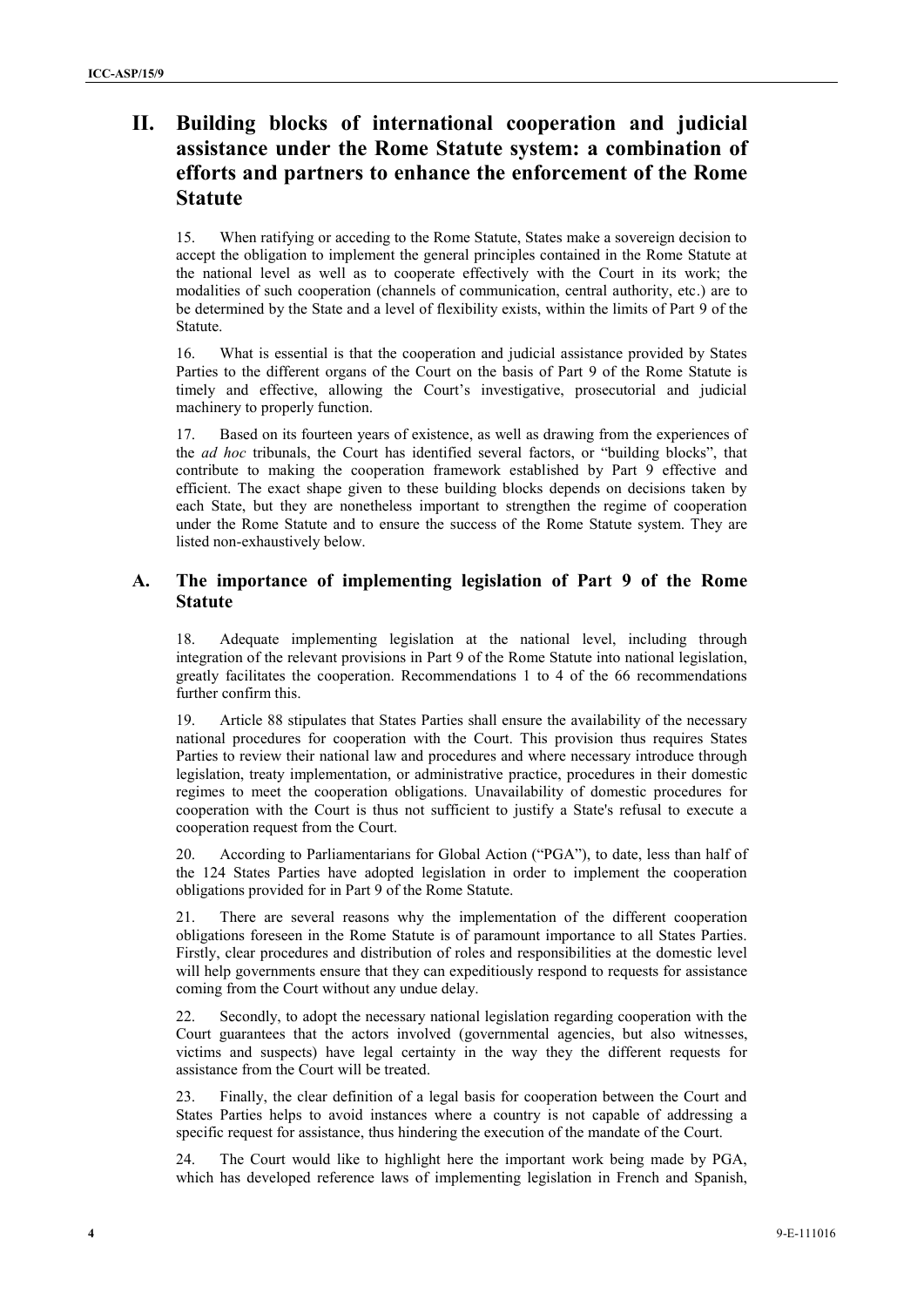and has been working with parliamentarians and government officials in different States Parties to promote the necessary implementation of Part 9.

### **B. The importance of enacting the legal mechanisms set in the Rome Statute and setting up effective procedures and structures regarding cooperation and judicial assistance**

25. During the reporting period, the cooperation needs of the Court have continued to grow, due notably to the increase in its investigative, prosecutorial and judicial activities, as well as the complexities of the situations and challenges the Court deals with. The Registry transmitted 266 primary requests for cooperation<sup>14</sup> to States and international organisations on behalf of the Chambers, on behalf of the Defence or on its own account<sup>15</sup>. The OTP sent out over **380 primary requests for assistance**<sup>16</sup> to **64 different partners**, including States Parties, non-States Parties, and international and regional organizations during the reporting period. During the same period, the OTP also received **13 requests for assistance from States**, which represents an **increase of nearly 50 per cent** compared to the last reporting period.<sup>17</sup> This increase, which has been steadfast in recent years, shows the growing integration, legitimacy and relevance of the Court in a wider network of international criminal justice actors and the OTP's increased efforts in triggering judicial action by national judicial authorities and developing mutually reinforcing judicial strategies, as outlined in the OTP Strategic Plan for 2016-2018.

26. As foreseen in article 87 of the Rome Statute, as well as by recommendations 7 and 8 of the 66 recommendations, the availability of channels of communication and simplified domestic procedures for dealing with Court cooperation requests, as well as coordination between national authorities dealing with Court cooperation requests, are of great importance for the Court, and have also been reaffirmed as a constructive step on several occasions by the Assembly. Indeed, such national mechanisms allow the Court to interact with the person or persons that have the knowledge and the experience regarding judicial cooperation requests, the experience of facilitating exchanges and mainstreaming issues within and across government institutions, the capacity to undertake relevant consultations, and they also enable the different organs of the Court to have their requests answered in an expeditious and effective manner. It is important to note here that when referring to "focal points", the Court is not necessarily referring to a physical person, but rather to the existence of a structure, mechanism or function that will remain in place and effective, even when specific individuals performing the function are replaced by someone else.

27. The Court highly values efforts to enhance the coordination and the mainstreaming of its cooperation needs within and across national authorities. In this context, the Court appreciates the current efforts led by Belgium regarding the feasibility of the establishment of a coordinating mechanism of national authorities dealing with cooperation with the Court.

#### **C. The importance of concluding cooperation agreements with the Court to reinforce and complement Part 9 cooperation**

28. The relocation of witnesses under threat, the enforcement of sentences, and receiving acquitted persons or suspects or accused on interim release are highly important for the Court's functioning. The Court's experiences so far have clearly demonstrated that it cannot perform these functions on its own and that it needs the voluntary cooperation of States in this regard.

<sup>&</sup>lt;sup>14</sup> This figure does not include follow-up requests for cooperation or requests sent as a result of the signature of a framework cooperation agreement with a State.

<sup>&</sup>lt;sup>15</sup> This number does not reflect notifications of judicial documents, missions and requests concerning the signature of voluntary cooperation agreements.<br><sup>16</sup> This number includes notifications of missions of the OTP, as well as bulk monthly notifications concerning

multiple missions sent to situation countries in which the OTP has a high volume of investigative activities.<br><sup>17</sup> This number does not include consultations and proliminary contacts with a view to smaller the small-

<sup>17</sup> This number does not include consultations and preliminary contacts with a view to explore the availability of relevant information.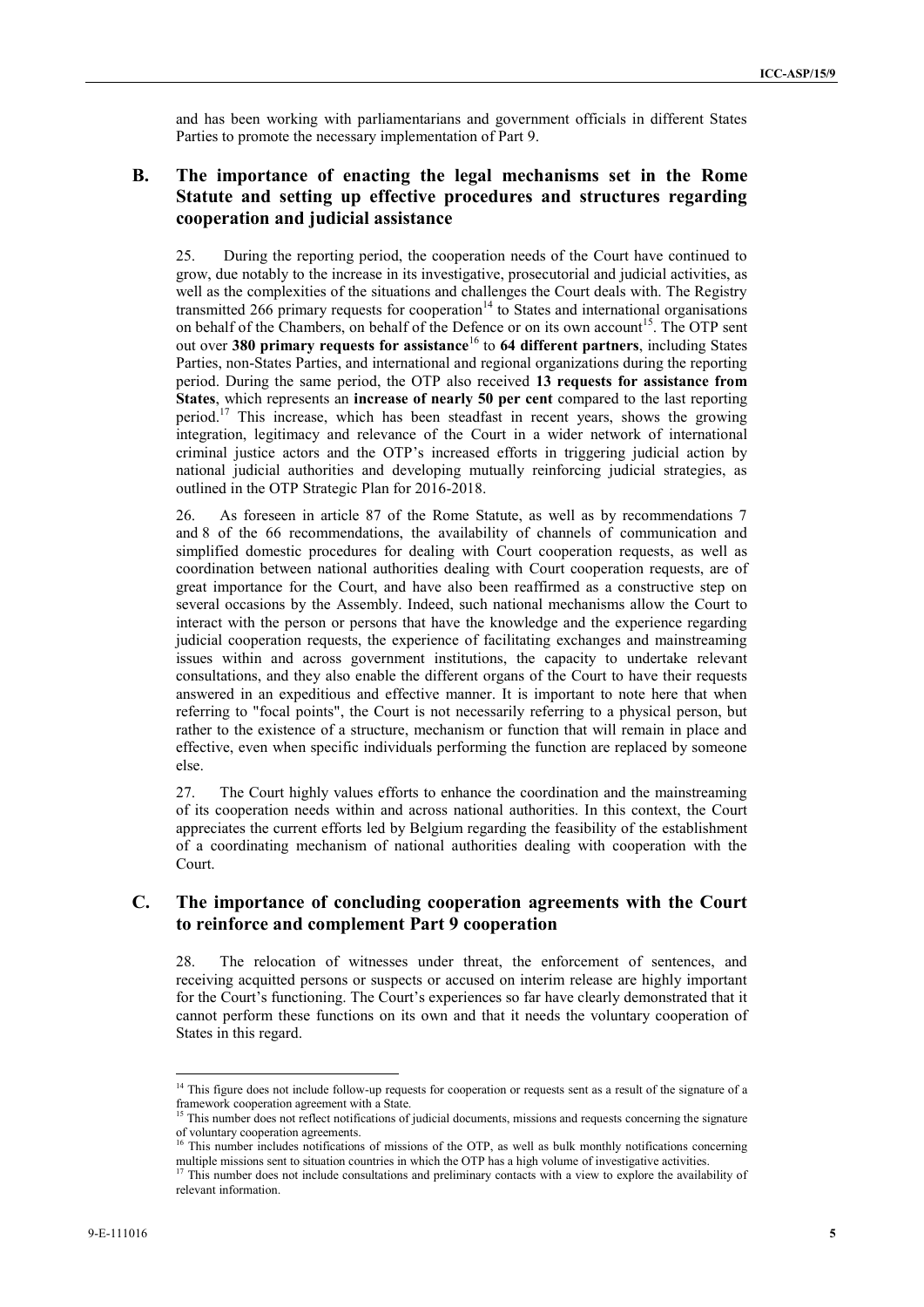29. The conclusion of framework cooperation agreements presents several advantages. They provide clarity and legal certainty to States with respect to the obligations and entitlements of the Court. They are cost-effective as requests can be facilitated at the operational level following a pre-agreed procedure. Conversely, *ad hoc* requests for cooperation are time consuming and therefore have an impact on the length of the proceedings. In addition, it is the Court's experience that the implementation rate for *ad hoc* requests for cooperation regarding urgent relocation of witnesses is very low.

30. Concerning **witness relocation**, both the OTP and the defence depend heavily on witnesses in the course of their investigations and for building their case. The Court works in difficult environments, either in post conflict situations or where conflicts still exist. In this context, the ability of the Court to protect its witnesses is vital and relocation is an indispensable tool in the most serious situations. In the last five years, the Court has made extensive efforts to facilitate the conclusion of agreements with States to enable the relocation of witnesses facing severe threats on account of their interaction with the Court. The relocation agreements are extremely flexible as witnesses are accepted on a case-by case basis. The time usually necessary for States to process specific requests outside the scope of a relocation agreement hamper the Court's ability to address urgent demands for relocation, thus putting witnesses at continued risk. There are also possibilities for the relocation to be cost-neutral for the receiving States with the use of the Special Fund for Relocations. Finally, a State willing to accept relocated witnesses does not need to have a witness protection programme in place, but can benefit from capacity building projects thanks to the Court's developing partnerships with rule of law agencies. It should also be noted that in many cases the mere physical relocation of the witness to another country is sufficient to remove the threat, without other special protection measures. More information on recent efforts undertaken regarding witness relocation agreements can be found in paragraphs 44 to 46 below.

31. The support of States for the conclusion of **agreements on interim release and release of persons** is essential to ensure that the rights enshrined in the Statute are fully respected. The signature of such agreements would be a clear sign by States that they want a Court that is impartial and respectful of the rights of the defence. More information on recent efforts undertaken regarding interim release and release of persons' agreements can be found in paragraphs 47 and 48 below.

32. Furthermore, and pursuant to article 103, the Court relies on the cooperation of States for the **enforcement of sentences** of imprisonment imposed by the Court. The purpose of the agreements is to provide a clear framework and a common understanding of procedural as well as substantive issues by grouping together all relevant provisions that are located, in a disparate manner, in the Statute and the Rules of Procedure and Evidence. These address the issues that might arise in case of possible future enforcement of sentences in the prison facilities of the State Party in question. It should be noted that the agreements do not create an obligation for the State Party to accept the enforcement of any specific sentence in the future; in other words, a State Party that enters into a framework agreement with the Court retains the right to refuse the enforcement of any individual sentence imposed by the Court.

33. More information on recent efforts undertaken regarding enforcement of sentences agreements can be found in paragraphs 49 to 53 below.

### **D. The importance of consistent political will and strong diplomatic support for the Court**

34. Political will from States Parties in cooperating timely and fully with the Court, in adopting the necessary domestic changes to ensure this cooperation is effective and efficient, as well as in consistently supporting the mandate and integrity of the Court and of the Rome Statute, are and remain of fundamental importance.

35. As already emphasised in its 2013 report on cooperation, the Court sees the importance of these activities as not only contributing to a better understanding and the strengthening of the Rome Statute system of international criminal justice, but also and more critically as a tool to protect and enhance cooperation with the Court.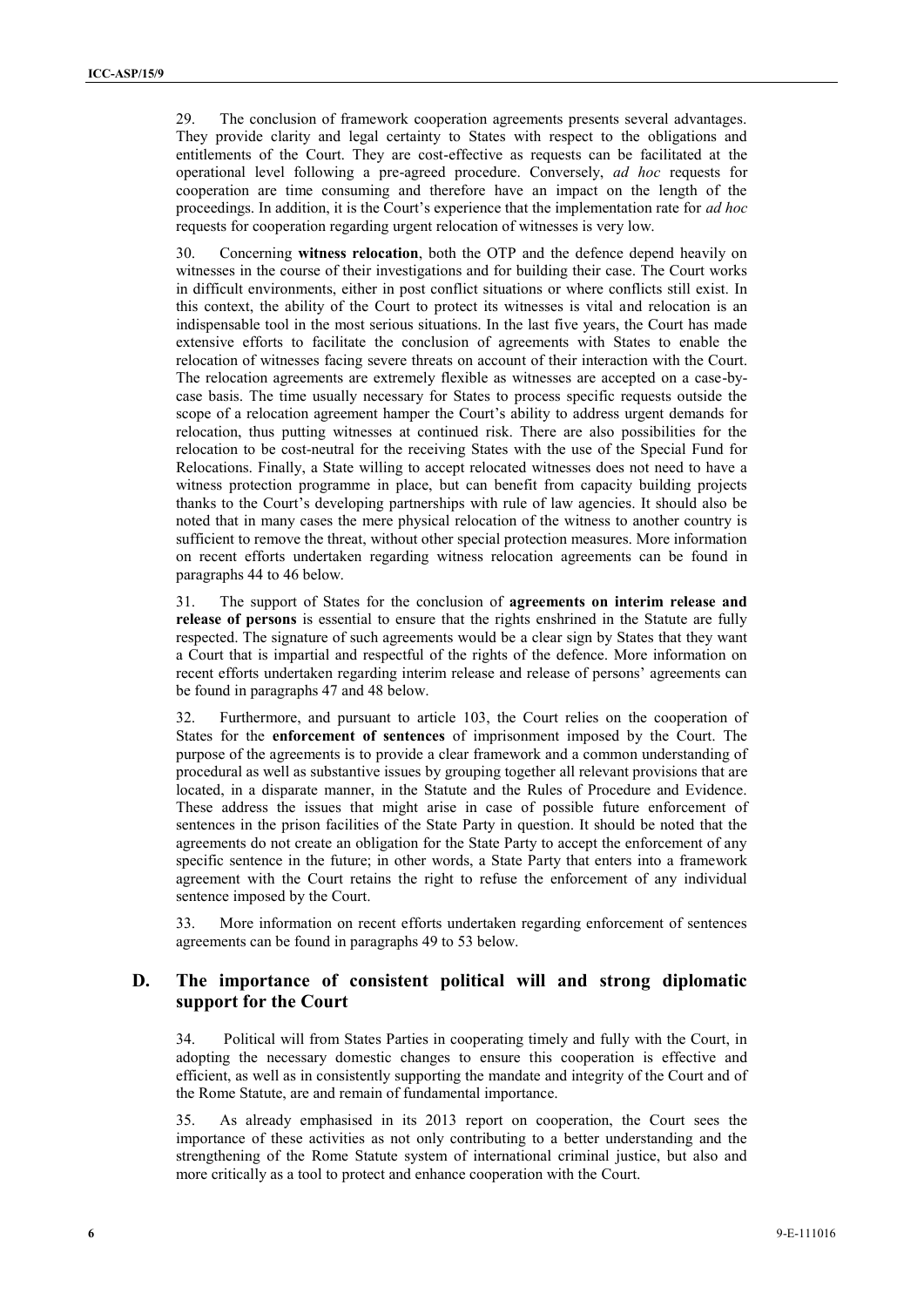36. As the Court operates today in highly sensitive and complex situations, where many interests are at play, it believes it is crucial, for its legitimacy and also for its efficiency in carrying out its judicial and prosecutorial activities, to create a framework of public and diplomatic support for the Court and the Rome Statute system, strong enough to ensure that States Parties that are under a legal obligation to cooperate with the Court, but that face challenges in doing so because of political, economic, security or capacity-related matters, do not have to carry alone the pressure that could result from these situations.

## **E. The importance of mainstreaming ICC mandate and issues within judicial assistance and law enforcement networks in order to exchange information and strengthen capacities**

37. The capacity of the Court to fulfil its mandate, and in particular with regards to the investigations conducted by the OTP and its capacity to identify and obtain access to relevant evidence for its cases, and to the financial investigations conducted by both the OTP and the Registry in coordination, is greatly facilitated by its inclusion in relevant law enforcement and other practitioners' networks active around the world.

38. Identifying early enough where there might be information on crimes relevant to the ICC mandate and other crimes connected to these crimes – that do not happen in isolation from other types of criminality - or on incidents or individuals of interest to the OTP investigations is of crucial importance for it to conduct and facilitate its evidence collection. The smooth and diligent exchanges of information, best practices and expertise that comes with being involved and active in such networks is crucial to the success of the Court. It is also, as experience shows, an important tool for States' judicial authorities to be better aware of our work and able to assist and to be in a position to request and obtain assistance from the Court in return.

## **III. Update on the Court's priorities regarding cooperation**

39. In the Court's view, the identified areas of priority in the 66 recommendations flyer provide an adequate basic framework to enhance discussions and engage concretely on tangible actions involving the Court, States and other stakeholders, mindful of specific interests and capacities as well as the cooperation obligations established in Part 9 of the Rome Statute.

40. Furthermore, the Court hopes that the identification of these seven priorities and the development of the 66 Recommendations flyer will serve as a useful lens that will help the relevant partners to focus their actions towards increasing and strengthening the cooperation between the Court, States and other stakeholders. The Court will continue to actively seek opportunities, and whenever possible take part in activities aimed at contributing to these efforts.

41. The following update is meant to provide an overview of the recent efforts undertaken by the Court in order to increase and strengthen cooperation with the Court in some of these priority areas.

#### **A. Identification, freezing and seizing of assets (Priority 4 in the 66 recommendations flyer)**

42. The Court continues its dialogue with States to enhance cooperation in the field of the identification, tracing, freezing and seizure of assets. Further to the seminar organized on 26 and 27 October 2015, the Registry presented to the working group's cooperation facilitation on 23 June 2016 the Court's report on cooperation challenges faced by the Court with respect to financial investigations. The Court is working on implementing the recommendations addressed to it in this report, in particular regarding the need to raise awareness concerning its mandate in this area, as well as the mapping of existing national legislation or procedures on the tracing, freezing and seizure of assets. These efforts must be continued with the engagement of all States Parties especially with regard to the adjustment of domestic cooperation laws in this area when necessary, as well as in the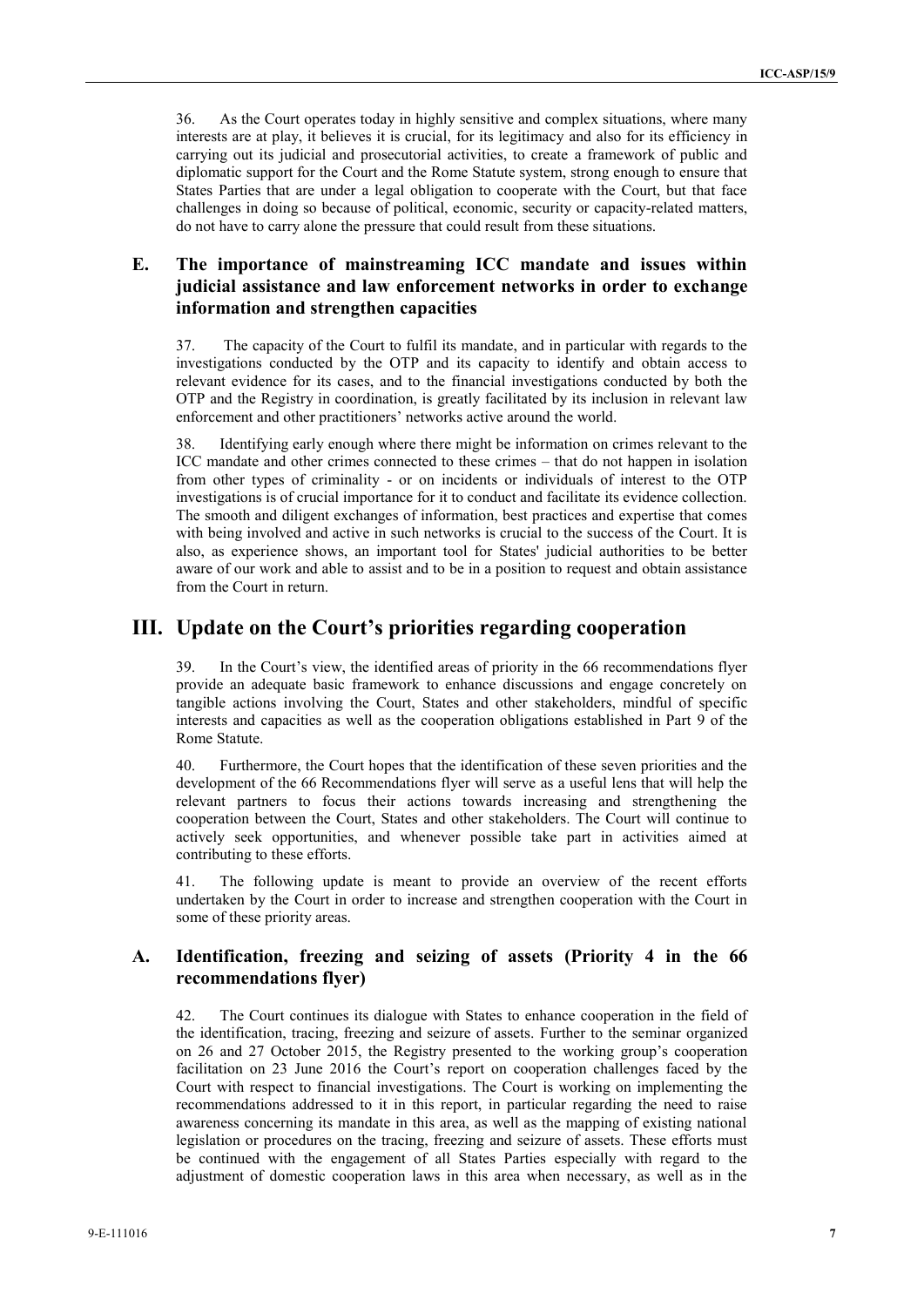deployment of efforts to raise awareness of the specificity of the requests emanating from the Court among relevant domestic authorities.

43. The Court has also looked into the possibility of developing exchanges with the private sector on a pro bono basis in order to benefit from the expertise of private companies in this area. It also engaged with international organisations to benefit from training on financial investigations. The Basel Institute thus conducted training for the OTP and selected staff members of the Registry on 25 and 26 January 2016. The Court is also looking into ways of reinforcing the cooperation of requested States at the regional level so that the exchange of financial information can benefit it. The Court continues to participate in different networks of law enforcement in the area of recovery of assets to support its activities. It also continues developing relationships with international organizations and civil society that may provide capacity building in this area for interested States.

#### **B. Cooperation agreements (Priority 5 in the 66 recommendations flyer)**

44. Concerning **witness protection and relocation agreements**, the Registry continues to look for alternative and practical solutions, and has brought the number of relocation agreements to 17, i.e. two additional agreements since the last reporting period. As indicated in the 2015 report, the implementation of *ad hoc* solutions by the Registry to supplement the lack of relocation agreements entails a double cost. The first cost is on the quality of life of the relocated witness and relatives who are unable to durably resettle in a new environment, and live in the constant anxiety inherent to temporary situations. The second cost is financial, due to the increased management costs in relation to temporary solutions.

45. One of the practical approaches that has been considered effective in witness relocation by the Registry is the agreed practical arrangement at the operational level, which are concluded directly between the Victims and Witnesses Section ("VWS") of the Registry and the witness protection agency of a State, when the national legislation of said State permits it. This has proven to expedite the conclusion and implementation of the arrangements concerning witness relocation.

46. The number of States donating and benefiting from the Special Fund for Relocations has also increased. Eight States have made donations, including three new States, during the reporting period. In this respect, the Registry welcomes the increased interest by States to cooperate with the Court through donations as a positive way to contribute to witness protection.

47. The Registry still promotes the signature of **agreements on interim release and on release of persons**. No new agreement was signed during the reporting period.

48. The Registry continues to support the work of the Defence, in line with its mandate under rule 20 of the Rules of Procedure and Evidence ("RPE"). As such, the Registry has transmitted 36 requests on behalf of the Defence.

49. In a welcome development, a framework agreement on the **enforcement of sentences** was concluded between the Court and Norway, and it entered into force in August 2016. This is the first new framework agreement on the enforcement of sentences concluded since January 2012, bringing the total number of such framework agreements in force to eight.

50. In addition, in November 2015, the Court welcomed the conclusion of *ad hoc* agreements with the Democratic Republic of the Congo ("DRC") on the enforcement of two sentences of imprisonment pronounced by the Court. The Court is appreciative of the close cooperation of the DRC authorities and the support of the Dutch and French authorities in relation to the transfer of the two convicted persons to the DRC.

51. The necessity to conclude further framework agreements on the enforcement of sentences remains pressing. First, the concrete need for the enforcement of sentences is likely to increase in the coming years as more cases proceed toward conclusion. In the Court's experience to date, it has become evident that, for a range of legitimate practical reasons, not every State Party on the list of States willing to accept sentenced persons will be available to enforce every sentence pronounced by the Court. This reality underscores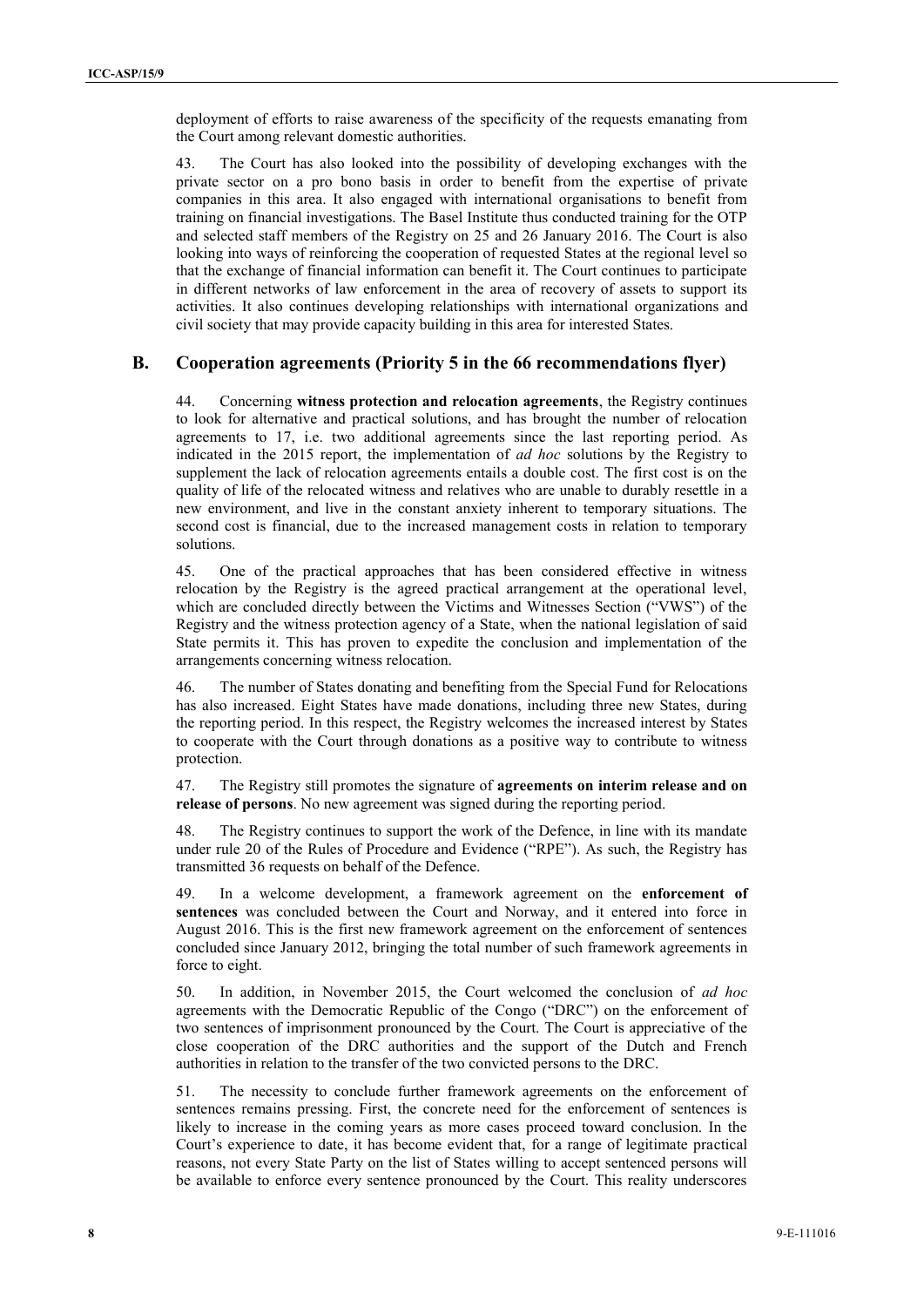the need to expand the list of States which have indicated their willingness to accept sentenced persons.

52. Furthermore, in view of the principle enshrined in the Rome Statute that States Parties should share the responsibility for enforcing sentences of imprisonment in accordance with principles of equitable distribution, and in order to ensure that the Court is able to address the different kinds of situations that may arise in terms of geographical, legal, social, cultural, linguistic, security and other factors, it remains vital for more States Parties, from all regional groups, to consider the conclusion of framework agreements on the enforcement of sentences with the Court. It is of particular concern that a very limited number of States Parties outside of Western Europe have thus far expressed their willingness to accept sentenced persons.

53. The Presidency of the Court continues its efforts to initiate or continue negotiations on enforcement agreements, and stands available to discuss all aspects of the matter with States, including avenues to address obstacles that may exist. The Court recalls in this respect the memorandum of understanding with the United Nations Office on Drugs and Crime ("UNODC"), which establishes a framework for the Court and UNODC to cooperate in assisting States Parties desiring to build their capacity to receive sentenced persons in accordance with international standards.

#### **C. Arrest and surrender (Priority 3 in the 66 recommendations flyer)**

54. On 15 April 2016, Pre-Trial Chamber II rendered "The Corrigendum of 'Orders to the Registrar concerning action to be taken in case of information relating to travel of suspects<sup>"'18</sup> (the "Orders"), whereby it instructed the Registry to take action in the "scenario whereby the Court, or any of its organs, receives information relating to travel, whether planned or ongoing, of persons for whom a warrant of arrest, still in effect, has been issued by the Court and who are still at large."<sup>19</sup>

55. Pursuant to the Orders, from 2 September 2015 to 1 September 2016, the Registry transmitted 27 requests of follow-up requests for arrest and surrender, including to three States Parties. The Registry has subsequently submitted five public reports to the Chamber detailing the aforementioned efforts.<sup>20</sup> In this context, the Chamber has issued two decisions of non-cooperation.<sup>21</sup>

56. Additionally, increased coordinated efforts between the OTP and the Registry have been undertaken by creating an inter-organ working group on arrest strategies with a view to enhancing the prospect of the successful arrest and surrender of persons for whom a warrant of arrest has been issued by the Court and who are still at large.

57. The Court has also increased its interaction with the focal points on non-cooperation with regards to potential cases of non-cooperation. The Court is thankful to the focal points for the exchange of information related to this very important matter, and for the development of a "Toolkit for the implementation of the informal dimension of the Assembly procedures relating to non-cooperation". The Court welcomes this initiative and highlights the importance for the Court to be able to gather in a timely manner as much information as possible with respect to the potential travel of suspects. Indeed, this initiative may foster increased and timely exchange of information and contribute to overcoming some of the difficulties that the Court has encountered in this regard.

58. In particular, these difficulties relate to the gathering of information regarding the potential travel of suspects at large (exact dates, confirmation of presence on the territory), the identification of focal points within the relevant national institution who can be reached urgently (i.e. after work hours and on weekends) in potentially visited countries by suspects at large, and information on the outcomes of demarches conducted by all other relevant actors (the Assembly, States Parties, regional and international organizations, civil society, etc).

<sup>&</sup>lt;sup>18</sup> ICC-02/05-01/09-235-Corr.<br><sup>19</sup> Ibid, page 3.

<sup>20</sup> ICC-02/05-01/09-271, ICC-02/05-01/09-269, ICC-02/05-01/09-265, ICC-02/05-01/09-260, ICC-02/05-01/09-

<sup>255,</sup> ICC-02/05-01/09-251. <sup>21</sup> ICC-02/05-01/09-266, ICC-02/05-01/09-267.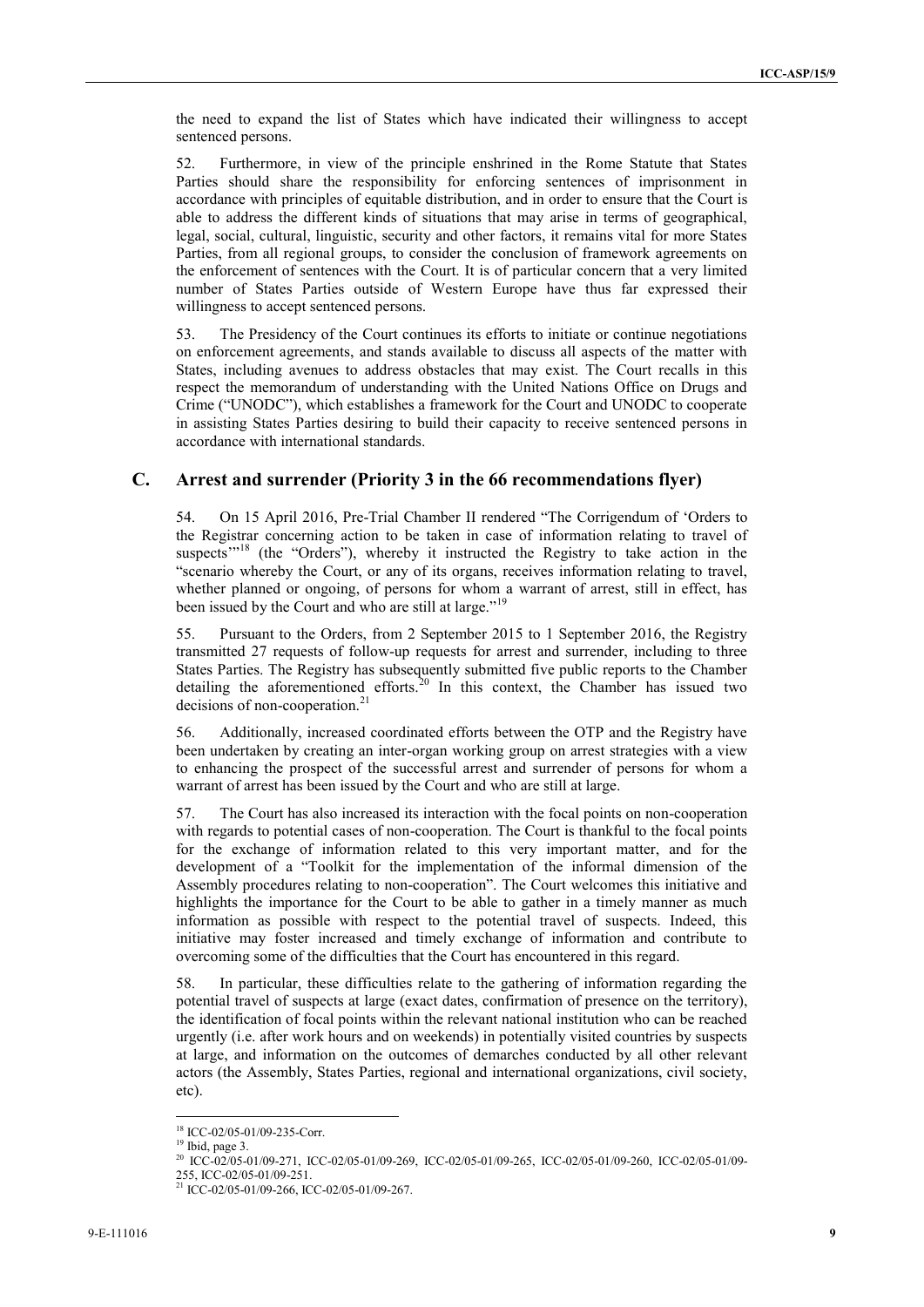59. In light of the above and in order to ensure that information can be shared with the relevant units and sections of the Court in a timely and effective manner, the Court has established a joint email address (OTP-Registry) to which information regarding the travel of persons subject to a warrant of arrest can be sent directly.

60. The Court would also like to highlight again that the capacity of the UN Security Council to refer a situation to the Court is crucial to promote accountability, but active follow-up to referrals by the Council in terms of ensuring cooperation is necessary to ensure that effective justice can be delivered. The arrest and surrender of individuals subject to warrants of arrest are of particular importance. The Court also recalls the provisions of article 115 (b) of the Rome Statute, in accordance with which funds of the Court may be provided by the United Nations, in particular in relation to the expenses incurred due to referrals by the Council.

61. The Court has transmitted a total of 14 communications on non-cooperation to the Council regarding Darfur and Libya, including three during the reporting period. On 1 March 2016, the Secretary-General transmitted to the President of the Court a copy of a letter, dated 21 December 2015, from the then President of the Council, indicating that the decisions of the Pre-Trial Chambers concerning non-cooperation in the situations in Darfur and Libya had been brought to the attention of the members of the Council. The Court looks forward to engaging with interested parties to develop methods of structured dialogue between the Court and the Council, to discuss how to improve the implementation of obligations created by the Council, including the execution of arrest warrants, and to seek more constructive strategies for attaining the mutual goals of preventing and ending impunity for atrocity crimes.

62. As highlighted in its 2016 annual report on activities to the UN, the Court continues to welcome the guidelines of the Secretary-General on contacts with persons who are the subject of arrest warrants or summonses issued by the Court, and looks forward to further engaging in a dialogue aimed at facilitating cooperation on sanctions-related matters with the UN, including through the development of strategic partnerships and thematic discussions.<sup>2</sup>

#### **D. Mainstreaming the Court in regional and international fora**

63. As in the past, the Court has continued to encourage the mainstreaming, coordination and integration of Court issues between States Parties in the bilateral contacts, as well as in their capacity as members of regional and international organizations.

64. The Court believes regional and international organizations are important fora for States Parties to discuss and align support to and cooperation with the Court. Recommendation 61 notes that "States Parties should through their membership of international and regional organisations work to promote the mainstreaming of Court issues, horizontally and vertically within the organisations". This is also supported by paragraph 22 of the 2015 resolution on cooperation, which "emphasizes the importance of States Parties enhancing and mainstreaming diplomatic, political and other forms of support for, as well as promoting greater awareness and understanding of the activities of the Court at the international level, and encourages States Parties to use their capacity as members of international and regional organizations to that end".

65. The Court emphasizes the important role played by States Parties in these regional and international organizations in initiating and supporting joint statements, positions, declarations and resolutions promoting the Court and its general and situational activities (recommendation  $62^{23}$ ), as these will contribute to strengthening the legitimacy of the Court, and encourage all relevant actors to provide the necessary cooperation to the Court.

66. Regarding the mainstreaming of its activities and mandate within the UN structure, the Court highlights in particular paragraph 23 of the 2015 resolution on cooperation, which "urges States Parties to explore possibilities for facilitating further cooperation and

<sup>22</sup> A/71/342, paras. 85-87.

<sup>&</sup>lt;sup>23</sup> "States Parties should, where appropriate, initiate and support joint statements, positions, declarations and resolutions to be issued through regional and international organisations promoting the Court and its general and situational activities".